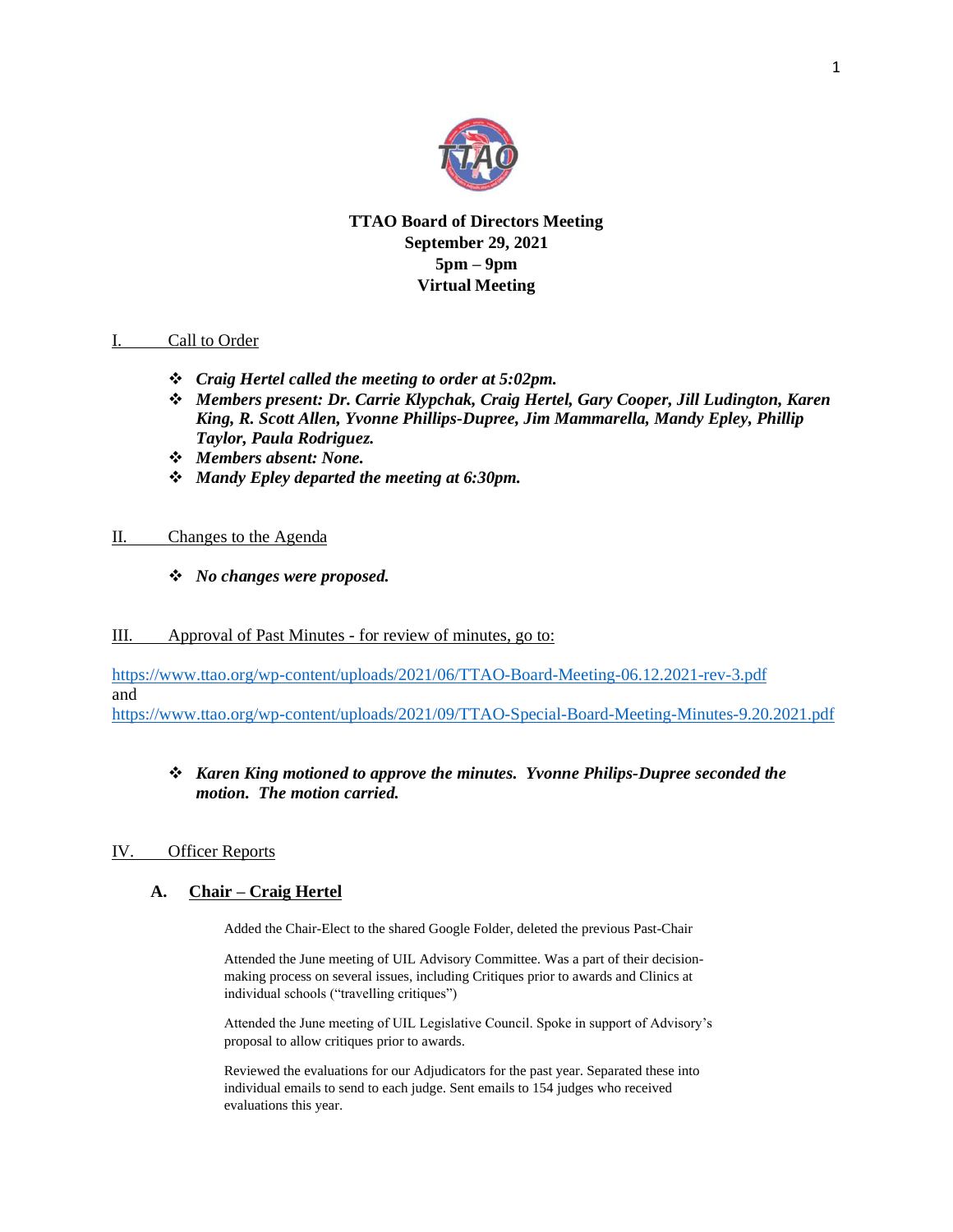144 of these responded that is was allowable to send evaluations via email. Sent these 144 their evaluations.

1 requested evaluations via regular mail. I did not hear back from 9. The evaluations for these ten judges were sent via regular mail.

Addressed issues from evaluations with a few of our members. Answered, via email, multiple questions from adjudicators about their evaluations

Communicated with UIL Theatre Director through a series of emails about several issues stemming from last year's contest season.

Communicated, through a series of emails, with the new Chair of the Core Values committee to help her begin communications and work with that committee.

Worked with Communications Director to communicate to members about personal advertising of availability on TTAO Facebook page. Had follow-up communication with several members involved.

Performed a study of our TTAO Tabulation software and communicated with the developer of the program to make minor improvement. Sent the updated version to Tayler to put on the website.

Worked with the Chair-Elect to appoint an Adjudication Trainer and a Contest Manager Trainer. Set up and conducted a Zoom meeting with this group and worked, through a series of emails and calls, to coordinate the Adjudicator and Contest Manager trainings for 2021-2022

Answered multiple emails from members. Many of these about trainings

Communicated through a series of calls with President of Texas Educational Theatre Association about their cancellation of in-person convention, about possibility of hosting Open Forum and Business Meeting via their technology. Addressed recorded workshops from TTAO for this year's adapted convention. Looked at the future use of these recorded workshops and explored ideas for housing them for future use. Discussed alternative ways TTAO could assist TxETA through these unusual times.

Communicated with several Board members about developing taped workshops to contribute to TXETA's format for this year.

Coordinated with Executive Committee to adapt Open Forum and Business Meeting after in-person TXETA Convention was cancelled. Formed announcement to our members and worked with Communications Director to post this to our members.

Called a Special Meeting to review the times for Open Forum and Business Meeting.

Worked with the Communications Director on the Slate of Nominees for upcoming elections.

Respectfully submitted,

Craig Hertel, TTAO Chair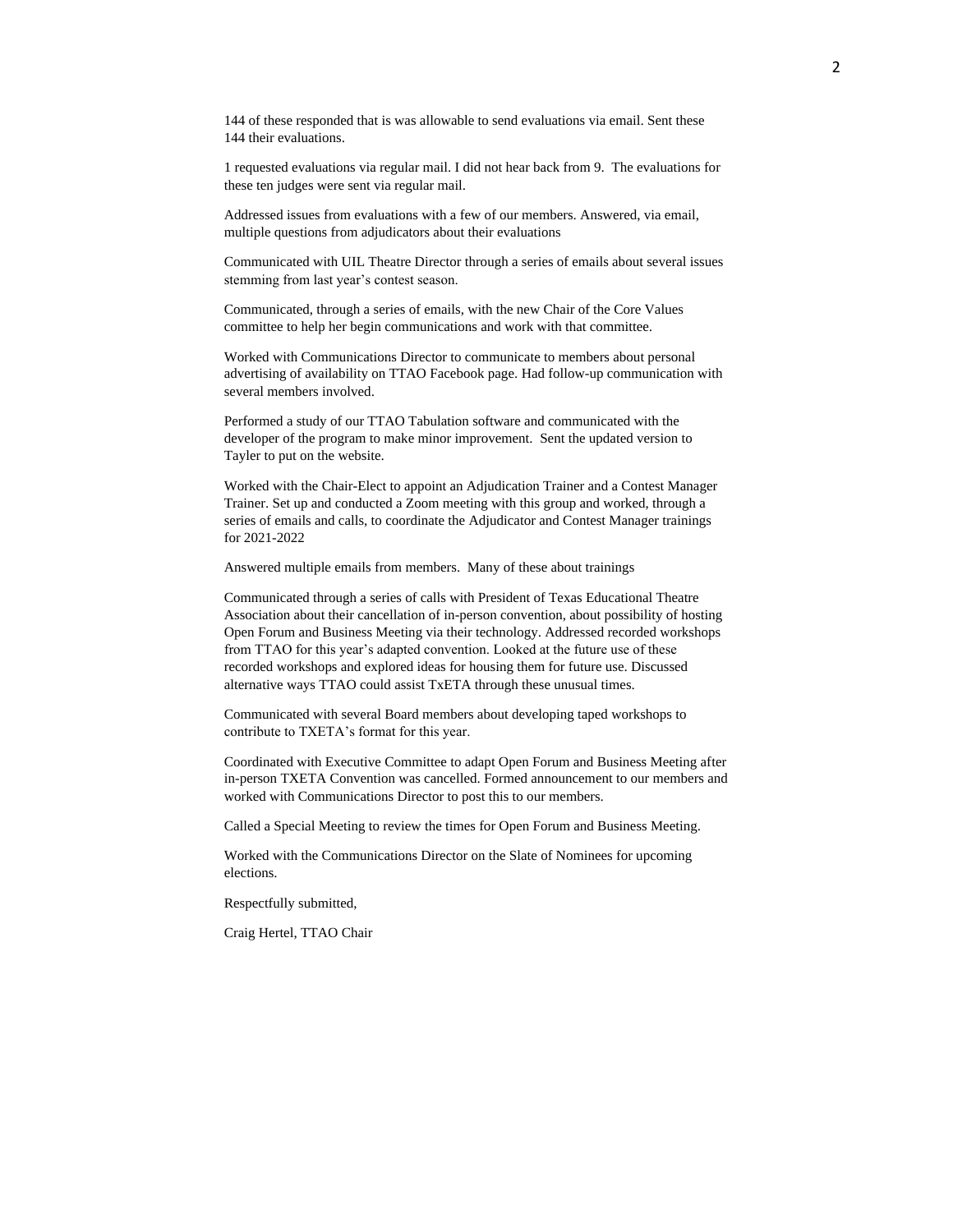# **B. Chair Elect – Yvonne Phillips-Dupree**

# **Key Operations**

The Texas Adjudicators and Officials Chair-Elect Report consists of operations conducted for the organization between the months of June 2021 through September 2021.

|      | <b>Completed Tasks</b>                                                  |
|------|-------------------------------------------------------------------------|
| I.   | Collaborated with Craig Hertel regarding the development of the         |
|      | 2021-2022 Contest Manager and Adjudicator Trainings                     |
| II.  | Met with UIL State Theatre Director Paula Rodriguez regarding           |
|      | <b>Contest Manager/Adjudicator Trainer Recommendations</b>              |
| III. | Following consultations with the Chair, Craig Hertel, the Contest       |
|      | Manager and Adjudicator Trainers selected were:                         |
| ➤    | Aquilla Aubrey - Adjudicator Trainer                                    |
| ➤    | Larry Carpenter - Contest Manager Trainer                               |
| IV.  | Conducted telephone conferences with Aquilla Aubrey and Larry           |
|      | Carpenter regarding expectations for TTAO Trainings                     |
| V.   | Organized the Training Schedule for the 2021-2022 UIL OAP Season        |
|      | (please see attached)                                                   |
| ➤    | Special thanks to Karen King, Larry Carpenter, Aquilla Aubrey, Travis   |
|      | Springfield and Craig Hertel for their assistance in the development of |
|      | the Training Schedule                                                   |
| VI.  | Met with Adjudicator Team Members via Zoom to plan the TTAO             |
|      | <b>Core Values Presentation for TxETA</b>                               |
| VII. | Planned and presided over the TTAO Call Meeting, September 20,          |
|      | 2021, in the absence of the Chair (please note agenda attached)         |
|      |                                                                         |
|      |                                                                         |

| <b>On Going Tasks</b> |                                                                        |  |  |
|-----------------------|------------------------------------------------------------------------|--|--|
|                       | $\triangleright$ Development and implementation of Contest Manager and |  |  |
|                       | <b>Adjudicator Trainings</b>                                           |  |  |

Respectfully submitted,

Yvonne Phillips-Dupree, Chair Elect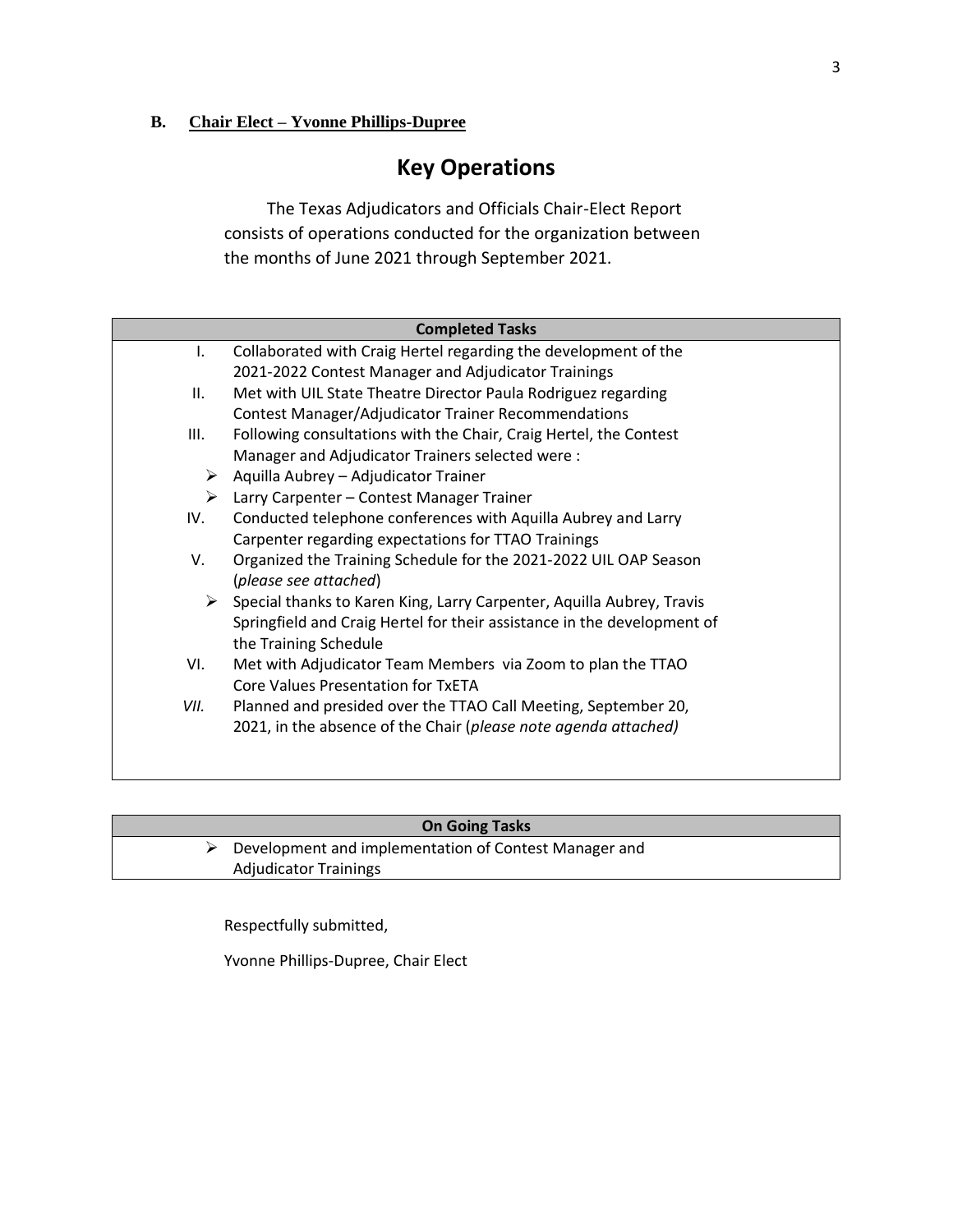### **C. Past Chair—Dr. Carrie Klypchak**

### **Past Chair Board Report Texas Theatre Adjudicators and Officials – Board of Directors Meeting September 29, 2021 (Virtual)**

General Activities/Information

Since the June BOD Meeting, I have spent the bulk of my time on the following:

- communicating with our technology team regarding troubleshooting in TTAO Connect;
- offering advice to the new Chair and other Board members regarding outlined procedural points and organizational history, etc.;
- offering opinions regarding organizational planning as an Executive Committee Member;
- soliciting feedback from the Area/Region/State Recommendation Committee members regarding their experiences with their participation in 2021;
- working with the Treasurer-Elect/Historian to develop an application for the C Lee Turner Real Change Award;
- creating a rubric for the C Lee Turner Real Change Award that each Awards Committee member could use for evaluation and then combining those scores to determine the finalists;
- arranging and leading two meetings with Awards Committee members to determine the recipients, proposed award amounts, etc. for the C Lee Turner Real Change Award (winners offered for Board approval later in this meeting);
- communicating proposed By-Law amendments to our membership;
- contacting 2020 and 2021 TTAO Awards recipients to arrange for them to be recognized at our upcoming, virtual Open Forum (special thanks to Paula Rodriguez for working with me to come up with a tentative approach to recognize the 2020, 2021, and 2022 Legacy and Service Awards recipients at the State Meet as well);
- working with the Treasurer and former Past Chair to get the actual physical awards for Service and Legacy recipients, as well as State Meet Adjudicators and Contest Managers, ordered and finalized (special thanks to Gary Cooper for working with me to develop an approach to getting these awards to the recipients, given that the original plan involved giving those in person at TxETA, which is no longer a feasible option).

Respectfully Submitted,

Carrie Klypchak, PhD Past Chair, TTAO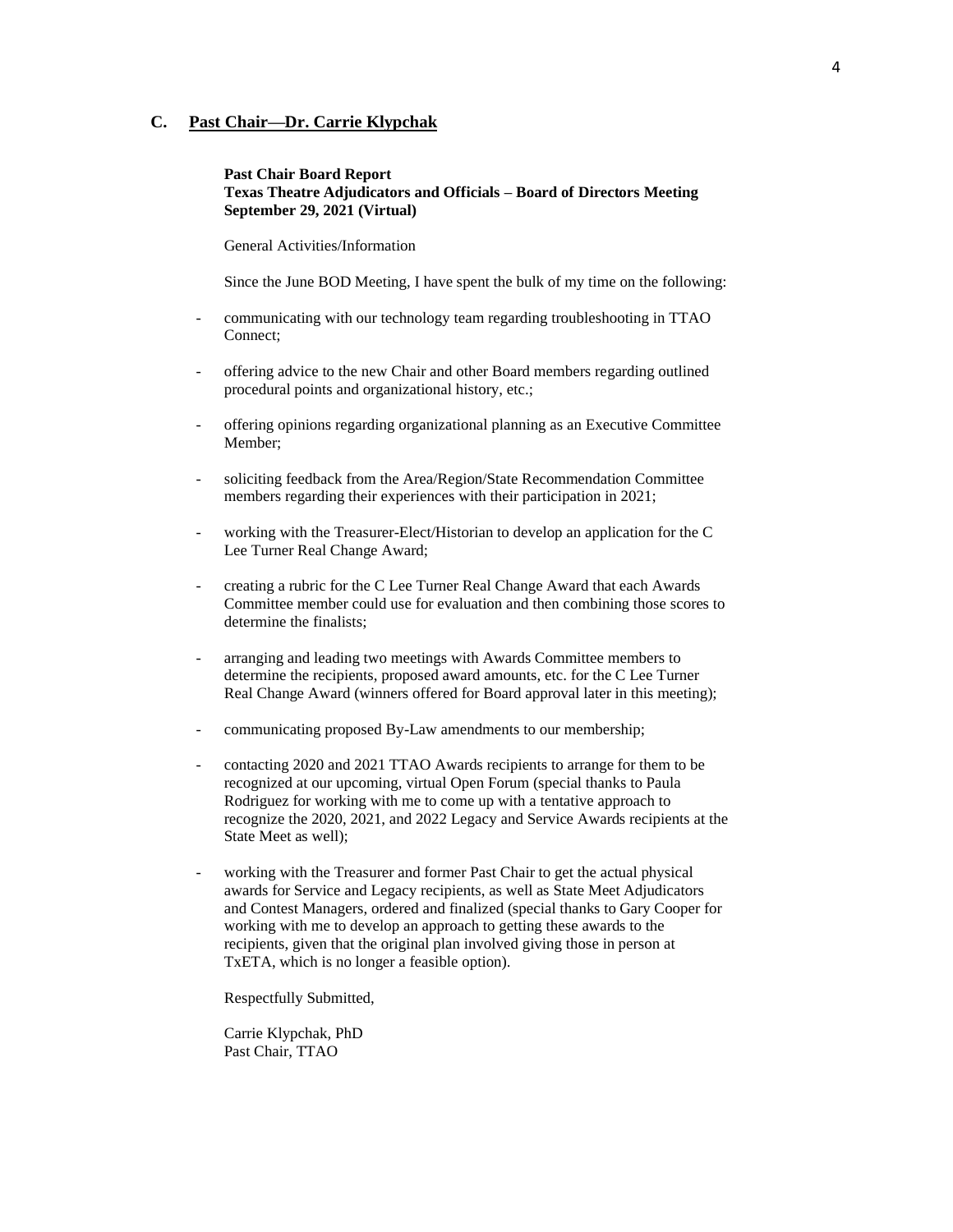### **D. Treasurer – Gary Cooper**

TTAO Board Meeting Report 9.29.21

#### • **PayPal**

- o Made transfers of membership payments & Real Change payments from Paypal to our Wells Fargo account each month.
- o Downloaded monthly statements and submitted to Anna Swenson, our accountant.
- o Tracked all donations to make sure these funds are used only for Real Change expenses and created reports for Karen King, chair of the Real Change committee, when requested.

#### • **Wells Fargo**

- o Made several transfers from our Wells Fargo Checking to our Savings to keep a maximum of 5000.00 in checking at any given time.
- o I paid the following expenses:
	- Quickbooks monthly (42.64)
	- Virtual Assistant, Tayler Gill, 1/2 of her total fee in July 2021 (2000.00)
	- Craig Hertel Legislative Council speaking engagement reimbursement September 2021 (471.38)
	- US Liability Insurance in September 2021 (904.00)

#### • **Zoom Account**

o Mark Pickell had opened a Zoom account for TTAO to conduct business during the Pandemic. This account was a regular account with a monthly fee of 15.98. As we thought we were coming out of the pandemic and because the account was connected to Mark's TTAO credit card, Mark cancelled this account in May 2021. I determined that we had four charges from Zoom for a Pro account from June through September 2021 at 187.15 per month for a total of 748.60 that was connected to Mark's TTAO credit card. After contacting Mark about this, he contacted Zoom and reported fraud. Zoom investigated this activity and determined it was fraud. They sent an email on 9.21.21 that all 748.60 would be refunded to our checking account. As of 9.23.21, only one month's amount (187.15) has been refunded. I have asked Mark to follow up with Zoom to see if they will be refunding three more installments of 187.15 or if there has been a mistake in the amount of the refund on their part.

#### • **IRS**

- o I contacted Anna Swenson to inquire about our 990 tax return in June and again in September. She recently stated that the tax return is now started and will be sent to me upon completion.
- o There is still an ongoing issue with our IRS status. We were mistakenly created as a private foundation instead of a public charity. I called the IRS in June and stayed on hold for over an hour before having to hang up due to another commitment. I will keep calling until this is resolved.

#### • **Scholarships**

o I sent letters to all recipients of the 2021 TTAO Scholarships. And, after receiving all Higher Education Institute Financial Aid Office information from the recipients, I sent checks to their respective institutes. All check amounts have been applied to each recipient's financial aid account.

#### • **Google Drive**

- o I uploaded all reports and financial statements into our TTAO google drive.
- o Created Treasurer's Manual.

#### • **Accounting**

o I have submitted monthly Wells Fargo checking, Wells Fargo savings and Paypal statements to our Accountant, Anna Swenson, to include in our Annual Financial Report.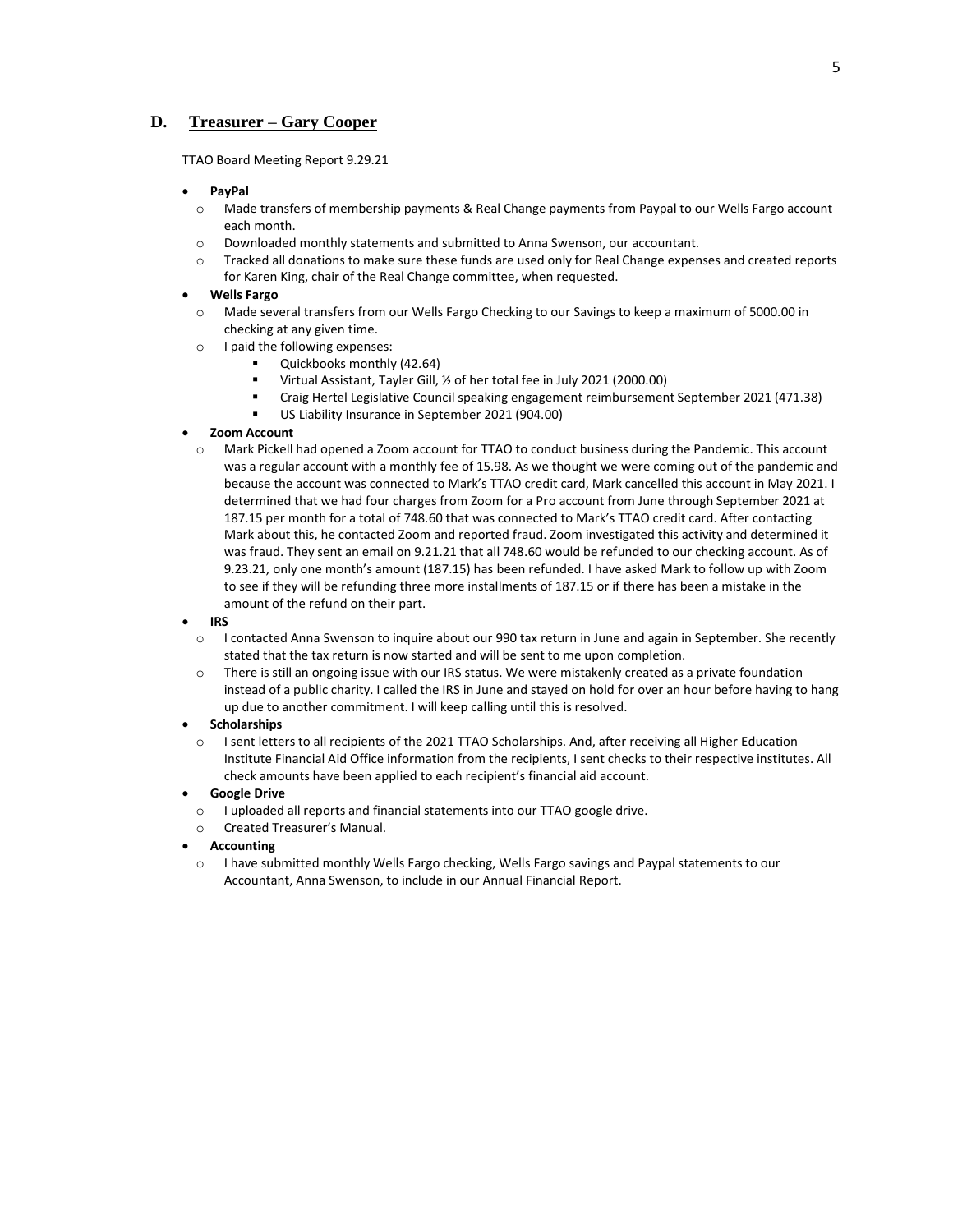### **Financial Reports**

### Texas Theatre Adjudicators and Officials

**Statement of Financial Position** 

As of August 31, 2021

|                                             | <b>TOTAL</b> |
|---------------------------------------------|--------------|
| <b>ASSETS</b>                               |              |
| <b>Current Assets</b>                       |              |
| <b>Bank Accounts</b>                        |              |
| <b>Business Market Rate Savings (1681)</b>  | 57,240.54    |
| PayPal Bank                                 | 382.08       |
| Wells Fargo Business Choice Checking (5444) | 5,767.09     |
| <b>Total Bank Accounts</b>                  | \$63,389.71  |
| <b>Other Current Assets</b>                 |              |
| <b>Undeposited Funds</b>                    | 0.00         |
| <b>Total Other Current Assets</b>           | \$0.00       |
| <b>Total Current Assets</b>                 | \$63,389.71  |
| <b>TOTAL ASSETS</b>                         | \$63,389.71  |
| <b>LIABILITIES AND EQUITY</b>               |              |
| <b>Total Liabilities</b>                    |              |
| Equity                                      |              |
| <b>Net Assets</b>                           | 46,259.06    |
| <b>Retained Earnings</b>                    | 0.00         |
| Net Revenue                                 | 17,130.65    |
| <b>Total Equity</b>                         | \$63,389.71  |
| <b>TOTAL LIABILITIES AND EQUITY</b>         | \$63,389.71  |

# Texas Theatre Adjudicators and Officials

### **Statement of Activity**

September 2020 - August 2021

|                                           | <b>TOTAL</b> |
|-------------------------------------------|--------------|
| Revenue                                   |              |
| Donation                                  | 500.00       |
| <b>Membership Dues</b>                    | 23,125.00    |
| PayPal Sales                              | 0.00         |
| Real Change Campaign                      | 5.032.00     |
| <b>Total Revenue</b>                      | \$28,657.00  |
| <b>GROSS PROFIT</b>                       | \$28,657.00  |
| Expenditures                              |              |
| Office Supplies & Software                | 260.38       |
| Operations                                |              |
| Books, Subscriptions, Reference Materials | 1,593.31     |
| PayPal Fees                               | 986.62       |
| <b>Virtual Assistant</b>                  | 4,000.00     |
| <b>Total Operations</b>                   | 6,579.93     |
| Program Expenses                          |              |
| Awards                                    | 125.80       |
| Scholarships                              | 2,000.00     |
| <b>Total Program Expenses</b>             | 2,125.80     |
| <b>Total Expenditures</b>                 | \$8,966.11   |
| <b>NET OPERATING REVENUE</b>              | \$19,690.89  |
| Other Revenue                             |              |
| Interest Income                           | 4.59         |
| <b>Total Other Revenue</b>                | \$4.59       |
| <b>NET OTHER REVENUE</b>                  | \$4.59       |
| <b>NET REVENUE</b>                        | \$19,695.48  |

**Respectfully submitted, Gary Cooper Treasurer- TTAO**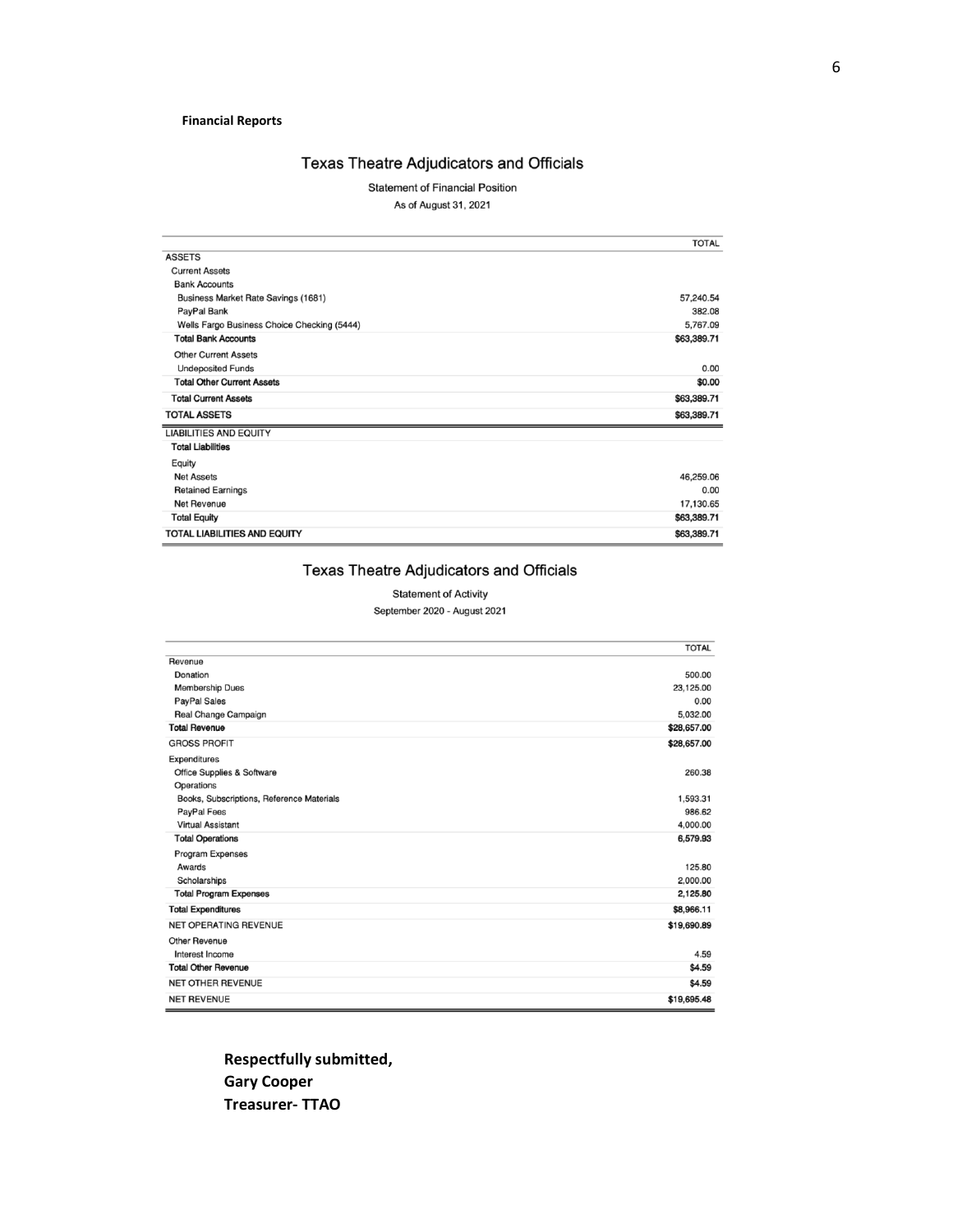### **E. Communication Director – Jill Ludington**

September 22, 2021 TTAO Board Meeting Report of the Communications Director Jill Ludington

#### **Communication:**

Mandy and I continue to work on keeping our membership updated and informed through social media, email, our website, and the SMORE newsletters. I manage the membership requests to join these pages, field some membership questions as needed, continue to alert the Chair as questions are posted on the page, or direct members to TTAO Support. Tayler has set up a TTAO Post Persona. This will allow the Communications Director to post in the group as TTAO manager instead of Jill Ludington or Mandy Epley. We look forward to getting trained on how to use it.

The Communications Calendar has been revised and edited based on the current needs of our organization and members. Focusing on continuing to educate our membership about our organization and who we are (Did You Know Series), ways to grow and learn from one another or tips to share, and important timely reminders, etc.

However, a lot of our work entails communicating for others in our organization. With this in mind, we did investigate Instagram with Tayler Gill as Mark Pickell had suggested as he left in June of 2021. After much discussion with Tayler, our technology specialist, and members of the board, it was determined promoting the TTAO Scholarship or C. Turner Grant etc. on Instagram was not worth the time or energy. The platform was not the source of the problem.

Spending time with committee leaders since our last meeting has made a huge impact. This is an area where, without a Marketing Degree, we really do not know where to begin unless the committee collaborates with us on the specifics. By getting clearer direction (specific dates to promote, average number of postings, what platforms, target audiences) it was a positive and hopefully fruitful experience. We used these specific and clear processes and procedures in the recent C. Lee Turner Real Change Award/ Application Promotion, and it did make a difference. We hope to continue to use this process with the TTAO Scholarship and other future projects with other committees within the Board. Thank you, Karen!

Going through this collaborative experience shed light on some things. We see where this can be helpful in other areas with communication. We look forward to sharing those ideas with the board on trainings and clear policies and procedures so that everyone is up to speed and on the same page.

Most Recently, your Communication Team has been very busy working on keeping the membership informed with changes to TTAO workshops and meeting date and time updates with the TxETA Convention moving from in person to an online format as we received information. This has been a fast-moving undertaking and the workshops are still a work in progress. Thank you, Gary, for being so helpful through all of this with timely information as you were received it. There is no zoom capability through TxETA's workshop offering, so some of our workshops may not fit this format, and/or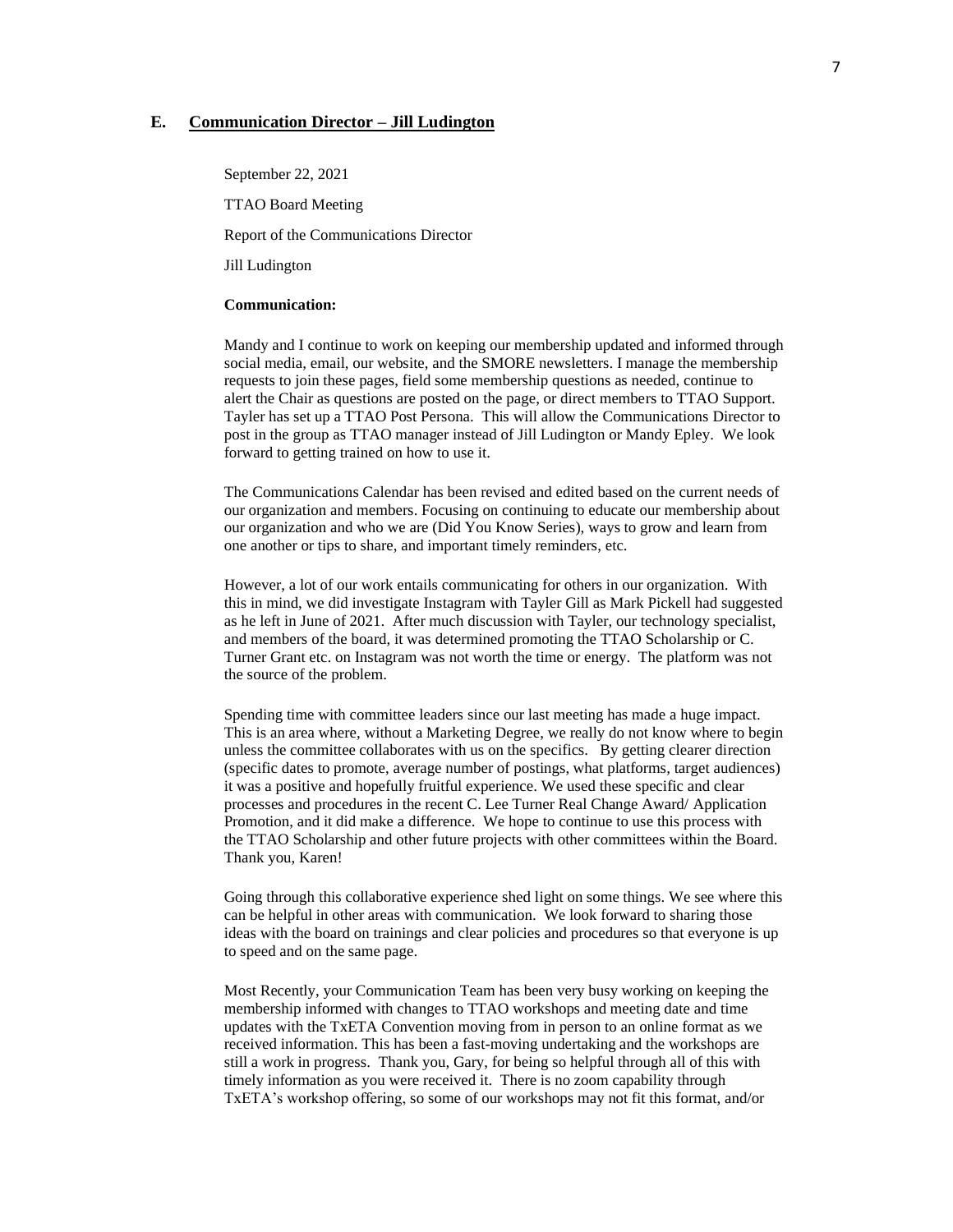presenters may not feel comfortable with an online format. We continue to work towards the suggested deadline to get firm confirmations from our workshop presenters.

**Member Survey**: Mandy developed and implemented a Membership Survey that you all saw at renewal time as well. The Chair is gathering that data from TTAO Connect.

|                        | <b>Current</b> |                | Lifetime Leadership | <b>Lapsed</b>  |
|------------------------|----------------|----------------|---------------------|----------------|
| <b>TTAO Membership</b> | <b>Members</b> | <b>Members</b> | <i>Interest</i>     | <b>Members</b> |
| <b>Adjudicators</b>    | 317            | 46             | 87                  | 182            |
| <b>TTAO CM's</b>       | 169            | 25             | 56                  | 95             |
| Non-TTAO CM's          |                |                |                     | 346            |

#### **Total members** 1,026

|                                  | <b>Current</b> Lapsed |                        |
|----------------------------------|-----------------------|------------------------|
| <b>Change from October 2020:</b> |                       | <b>Members</b> Members |
| <b>Adjudicators</b>              | $+37$                 | $+5$                   |
| <b>TTAO CM's</b>                 | $+42.$                | - 1                    |
| Non-TTAO CM's                    | $+6$                  | $+14$                  |

TTAO membership numbers continue to be difficult to get a true reading on, due to Covid-19. However, our membership has shown an increase across the board since this time last year aside from being down -1 in TTAO CMs. Once the lapsed members are removed from TTAO Connect it will be easier to get a true reading. Because TTAO Connect counts members who are both Contest Managers and Adjudicators twice, the above does not reflect the accurate overall membership total; the total of overall membership is 365.We have also included numbers for those interested in leadership opportunities. That is a great number of our members, and I found that exciting!

#### **After Adjudicator Trainings and new CMs:**

Although there have not been any new adjudicator trainings since June, I have still set up several CM accounts, as well as new adjudicator accounts that just paid their dues to enroll. I also helped several people merge accounts.

**Annual Maintenance of TTAO Website and TTAO Connect:** As S&P and Board Members complete their terms and incoming officers take their positions, the website needs to be updated. A clear process is now in place to have Tayler Gill update the website for the June S&P and Board Meeting. This is also the time I went in and adjusted anything in Connect that needed to be changed to reflect the rotation of officer labels.

In prior years the Chair and/or Past Chair have been the ones to gather the adjudicator list with 3 or more years of experience to bring to the Board meeting in June. Now that others have a better understanding of the Connect System, this will be an annual responsibility of the Communication Director per the MOO. Removal of all lapsed members was extended due to COVID issues, but when it is time, this is a Communication Director's responsibility in Connect. It will be important to work with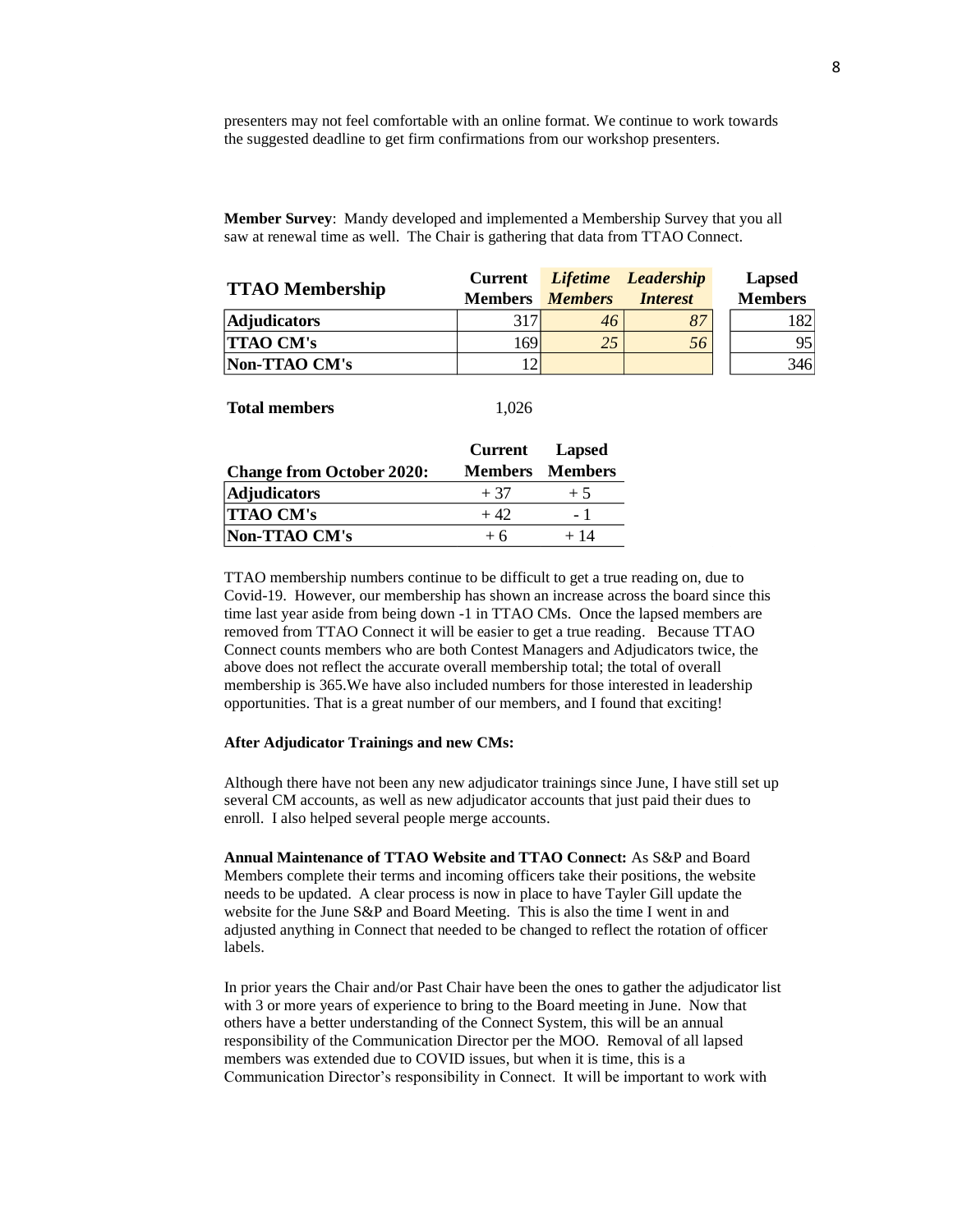the Board to have a clear communication plan in place so that members have been notified multiple times of removal.

#### **TTAO Support:**

When our TTAO Support, Tayler Gill, goes on vacation, Mandy or I fill in. This is mainly answering member questions in Connect and helping with "Support Tickets" for a total of about 3 weeks a year. It will be important to consider training others on Connect in the future for many reasons. We may not always have Tayler. She is a successful entrepreneur, Mark is no longer on the Board, and Carrie and I are rolling off soon. A Board Connect Training might be a good idea.

#### **SWAG Shop:**

Members love to sport the TTAO gear at contests, workshops, and festivals and we hear feedback about it all the time. The store will reopen October 1 for two weeks. Donated SWAG items were a fun giveaway for our Trivia Game during the C. Lee Turner Real Change Award Promotion. Thank you, Mandy, for making the Swag Shop available for our members.

#### **TxETA Award Winners-TTAO Members-**

Mandy purchased and mailed gifts on behalf of TTAO to congratulate our TTAO members who were awarded these esteemed honors by TxETA:

Charlie Hukill- Founders Award Rachel Mattox – Emeritus Award

Jabari Collins- Educator of the Year

| Rachel Harrah - Theatre Administrator |  | H. Russ Brown – Higher Education |
|---------------------------------------|--|----------------------------------|
|---------------------------------------|--|----------------------------------|

#### **The Minutes:**

I have prepared the minutes for the June and September Board Meetings. I sent these to the Board for approval, made corrections if needed, and sent to Tayler to upload to our website.

### **Elections:**

I contacted the slate of nominees proposed this summer for Board and Standards and Practices positions and requested headshots and bios.  

#### **Future Business:**

#### **Online voting**

- 1. Date and length of time for voting: Dec. 1-Dec.14
- 2. Post final slate of candidates along with bios and headshots.

I contacted and informed all nominees via email that they are required to submit a 30- 60 second video to introduce themselves. This must be posted online 45 days before the election according to our MOO.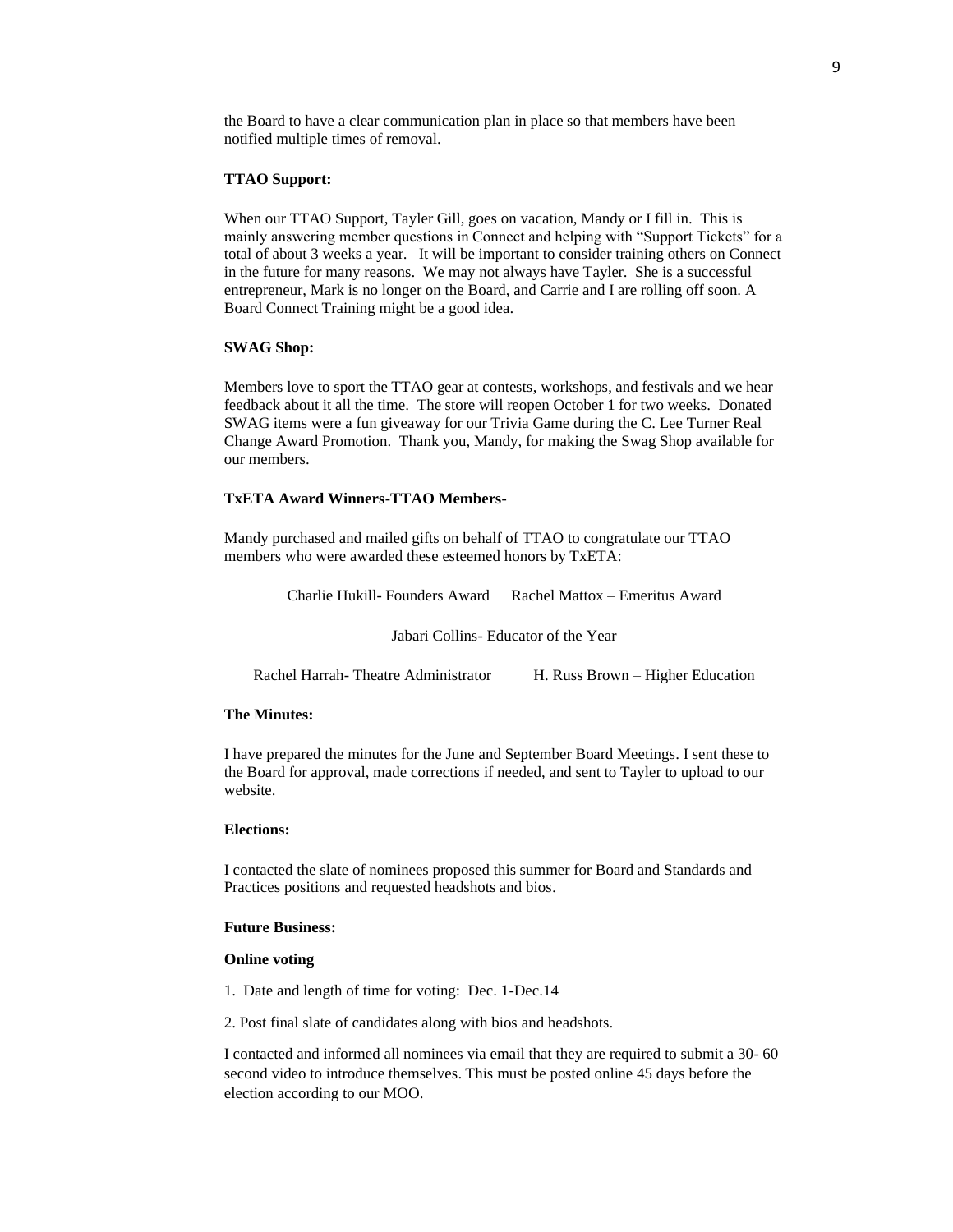3. Prepare ballot including photos/bios/videos of candidates and conduct election

b. Meet with Mandy Epley and Tayler as needed to review and revise the communication strategy.

Respectfully Submitted,

Jill Ludington

### V. Reports of Select Committees/UIL

### **A. State Theatre Director - Paula Rodriguez**

State Theatre Director - Paula Rodriguez

1. Meetings

June- Met with Theatre Advisory Committee to discuss proposals and to organize workshops for teachers at the TxETA-Theatrefest.

Met with other state leaders in NFHS to discuss advocacy, COVID-19 safety, and new teacher courses in Theatre Safety and Copyright information for Speech and Theatre events.

Legislative Council Summer Meeting- The Academic Committee approved the following proposal in concept and recommended them for future consideration in October- A proposal to ban the use of contact strikes (slaps, punches, kicks) to the face and head in the UIL One-Act Play competition. UIL will also conduct an official study on critiques.

2. Provided Workshops for the UIL Capital Conference Student Activity Conference in July and August.

3. Professional Development Workshop for Houston ISD and Mission ISD in July.

4. Provided Workshops for the fall UIL Student Activity Conferences.

5. Assigned Area, Region and State adjudicators for 2022.

6. Organized Area and Region sites and dates.

7. Correspondence- emails and telephone calls with school administrators, directors, adjudicators, contest managers and parents.

Respectfully submitted,

Paula Rodriguez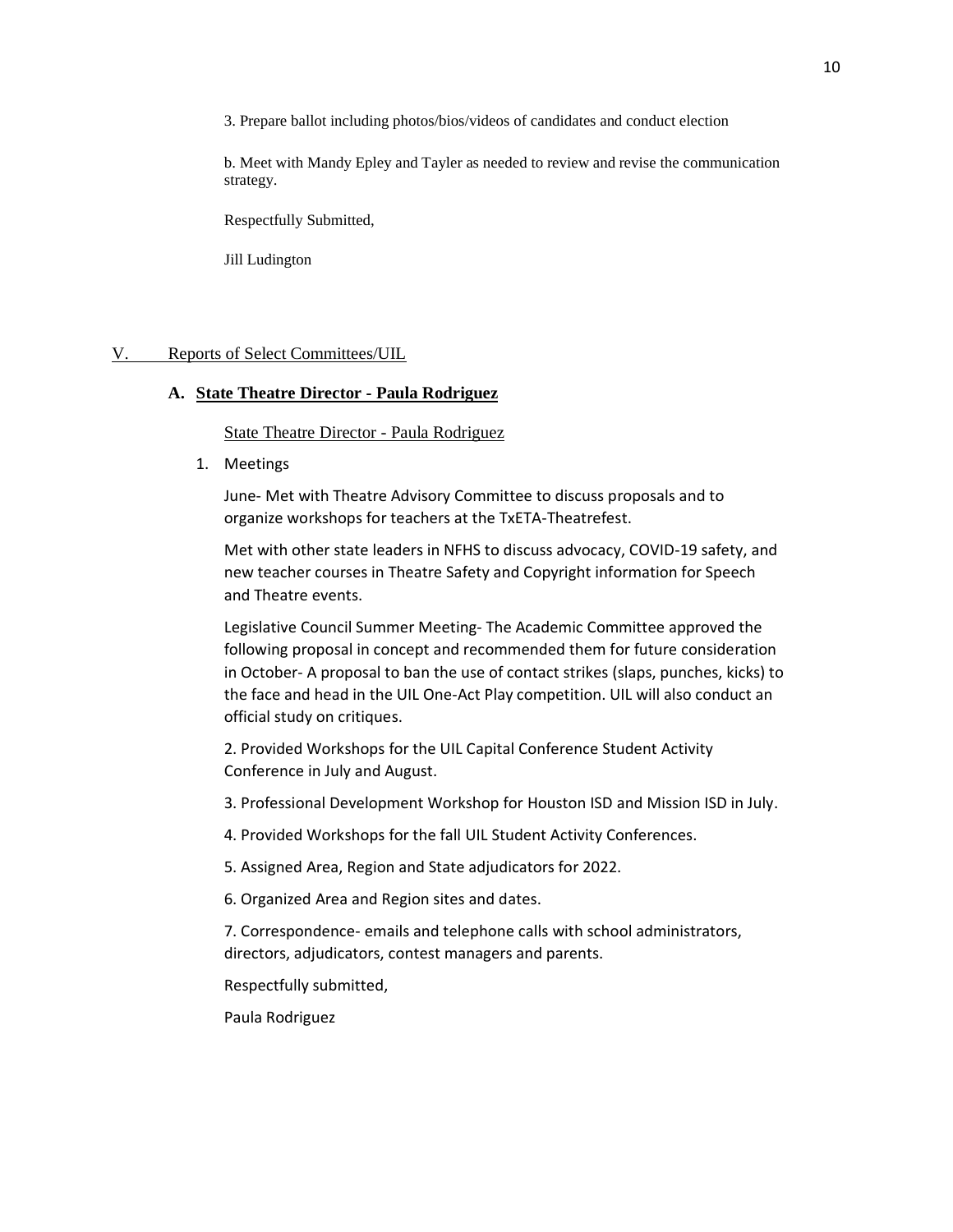### VI. Old Business

### **A. Adjudicator and Contest Manager Trainers and Trainings—**

# **TTAO ADJUDICATOR and CONTEST MANAGER TRAINING SCHEDULE**

### **2021- 2022**

## **Adjudicator Trainings**

### **Trainer: Aquilla Aubrey**

| Modality            | Date                 | Location           | Conference    |
|---------------------|----------------------|--------------------|---------------|
| 1. Virtual Training | December 10-11, 2021 | N/A                | N/A           |
| 2. On-site Training | March 12, 2022       | Dulles High School | 6A Area 1B    |
|                     |                      | Sugarland, Texas   | District 20   |
| 3. On-site Training | May 7, 2022          | Austin Area        | 6A State Meet |

### **Contest Manager Trainings**

### **Trainer: Larry Carpenter**

| Modality            | Date            | Location             | Conference     |
|---------------------|-----------------|----------------------|----------------|
| 1. On-site Training | March 1-2, 2022 | Panola College       | Bi-District 2A |
|                     |                 | Carthage, Texas      | District 22    |
| 2. On-site Training | March 29, 1011  | Smithson Valley HS   | 6A, Region 4   |
|                     |                 | Spring Branch, Texas | Area 1         |

❖ *Craig Hertel makes a motion to follow the recommendation of the Chair-Elect to appoint these trainers: Aquilla Aubrey—Adjudicator Trainer, Larry Carpenter—Contest Manager Trainer. Yvonne Phillips-Dupree seconded the motion. The motion carried.*

### **B. Critiques Prior to Awards**

❖ *Craig Hertel makes motion that no action be taken as this is being addressed by UIL. Dr. Carrie Klypchak seconded the motion. The motion carried.*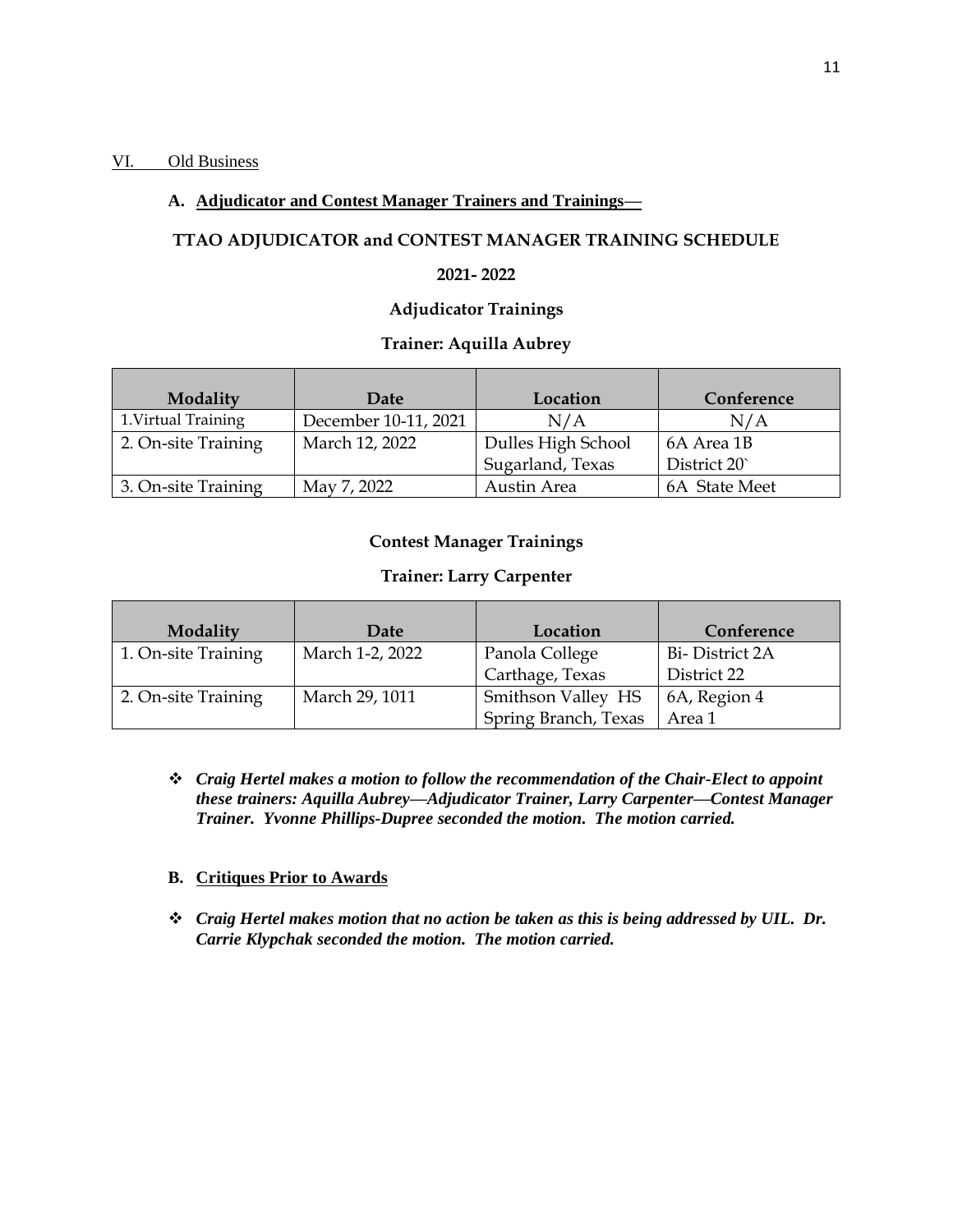### VII. New Business

#### **A. Budget**

| TTAO BUDGET 2022                        |                 |                                                           |
|-----------------------------------------|-----------------|-----------------------------------------------------------|
| <b>TOTAL CURRENT ASSETS</b>             | \$<br>57,240.54 |                                                           |
| <b>EXPENSES:</b>                        |                 |                                                           |
| <b>Program Expenses</b>                 |                 |                                                           |
| <b>Travel Reimbursement</b>             | \$              | 4,500.00 (all travel expenses beyond travel for trainers) |
| Website Develpment                      | \$<br>2,500.00  |                                                           |
| <b>Board Meetings</b>                   | \$<br>2,000.00  |                                                           |
| Scholarships                            | \$<br>3.000.00  |                                                           |
| <b>Training Expenses</b>                | \$<br>4,500.00  | (including travel for trainers)                           |
| Diversity, Equity, and Inclusion        | \$<br>10,000.00 |                                                           |
| Awards                                  | \$<br>2,000.00  | (two years' worth)                                        |
| Member Social Events and Gifts          | \$<br>1.700.00  |                                                           |
| Supplies                                | \$<br>300.00    |                                                           |
| Board Insurance                         | \$<br>1,000.00  |                                                           |
| <b>Operations</b>                       |                 |                                                           |
| Accounting                              | \$<br>1,200.00  |                                                           |
| Bank and Paypal Fees                    | \$<br>800.00    |                                                           |
| Postage and Mailing                     | \$<br>200.00    |                                                           |
| Webite Hosting                          | \$<br>960.00    | (annual)                                                  |
| Virtual Assistant                       | \$4,000         |                                                           |
| <b>TOTAL EXPENSES</b>                   | \$<br>38,660.00 |                                                           |
| <b>BALANCE AFTER PROJECTED EXPENSES</b> | \$18,580.54     |                                                           |
|                                         |                 |                                                           |
|                                         |                 |                                                           |
|                                         |                 |                                                           |

- ❖ *The Board discussed the service charges levied by Paypal when donations are made. Currently TTAO is paying these fees out of its operating funds. R. Scott Allen inquired if Paypal offered a feature allowing the donor to cover the service charge. Gary Cooper will investigate. Dr. Carrie Klypchak reminded the Board that TTAO has previously voted to donate up to \$5,000.00 less at large donations, which could also cover these fees if the donations do not meet the \$5,000.00 level.*
- ❖ *Dr. Carrie Klypchak motioned to approve the budget. R. Scott Allen seconded the motion. The motion carried.*

### **B. Awards**

### **2021 C Lee Turner Real Change Awards**

A panel of evaluators from the TTAO Awards Committee independently reviewed 16 applications for the C Lee Turner Real Change Award. Each member of the panel individually completed a rubric and the results were compiled to determine the highest ranking applications.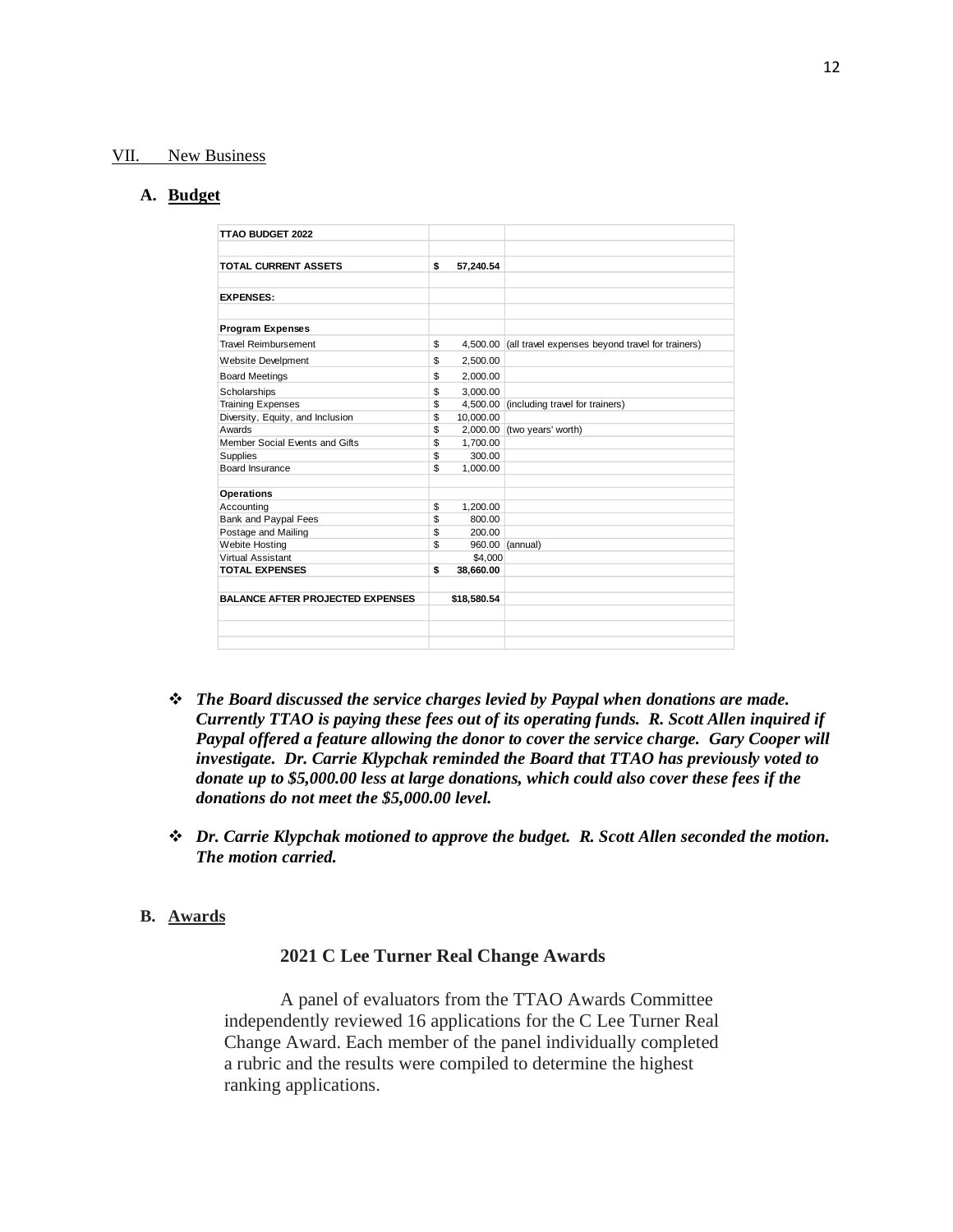Since the organization has remaining money that was unable to be used because of COVID complexities over the last year and a half, the Awards Committee proposes that TTAO supplements the donations received for Real Change with those funds and award three C Lee Turner Real Change Awards this year based on the rankings and the schools' full monetary requests. In no particular order, the top three schools to receive the award are as follows:

> >Alief Kerr High School – \$3000 >Missouri City Middle School - \$4500 >Mount Enterprise High School - \$1200

Separate from the rubric rankings, the Awards Committee also found two diversity-based projects that were separately voted on as far as a possibility of funding one special and additional C Lee Turner Real Change Award by the organization this year:

Special Diversity-based C Lee Turner Real Change Project Award:

>Thomas Jefferson High School, Dallas ISD – \$5000

With acceptance of this proposal, in total, TTAO will be offering \$13,700 to schools in need this year for the C Lee Turner Real Change Awards.

- ❖ *Dr. Carrie Klypchak explained the Awards Committee process and the rubric evaluation points system to the Board.*
- ❖ *Karen King shared possible video idea with award winners. Several Board members liked this idea. Karen will continue to explore this.*
- ❖ *The Board discussed how the award winners would be announced at the TTAO Open Forum on October 2, and how the schools will be contacted.*
- ❖ *Yvonne Phillips-Dupree motioned that we accept the entire slate of applicant award winners and award the specified amounts of money to the applicants as proposed in the report. Jim Mammarella seconded the motion. The motion carried.*

### **C. By-Laws**

❖ *Craig Hertel will prepare Board Training for the Board and the Standards & Practices Committees to be completed in June.*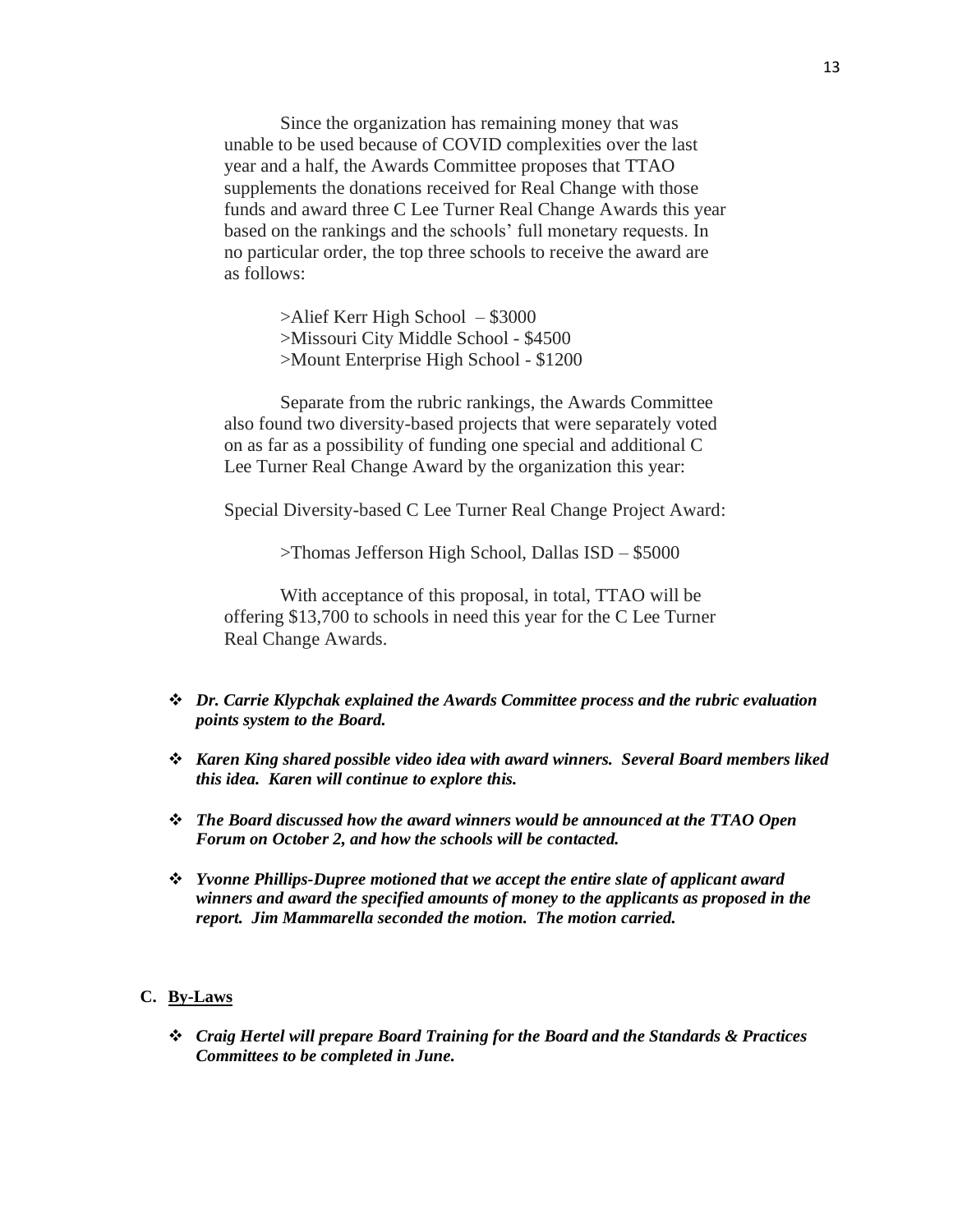### **D. TTAO Recorded Workshops**

❖ *The Board discussed the concerns and possible solutions regarding TTAO recorded workshops. Due to the online format, several trainers have voiced concerns regarding ownership of recorded material. Other scheduled trainers have declined to provide recorded material because they felt their workshops were strongly designed for an interactive, in person format. Craig Hertel will work to present the TTAO Contest Manager scheduled workshops. All other scheduled workshops will be presented aside from the "Meet the State Judges".* 

### **E. Addition of Critique Info on Contractual Agreement**

- ❖ *The Board discussed member questions with UIL critique options. The Board discussed the importance of the Contest Manager communicating with their judges on which form of critique will be used when the decision is made. This will be the same process as Contest Managers communicating the judges regarding any other contest related topic. If special information to a judge is needed in the contract, there is a "special notes" section in TTAO Connect when the Contest Manager is making the contract.*
- ❖ *Craig Hertel motioned that the Board table this issue until our June meeting. Phillip Taylor seconded the motion. The motion carried.*

### **F. Critiques Before Awards**

❖ *No action taken. This will be addressed in the Open Forum on October 2, 2021.*

# **G. Oral Critiques**

❖ *No action taken. Communications team will remind membership of the renewal statements they agreed to: "I will not participate in another adjudicator's oral critique. I understand that I am to orally critique the shows that I drew. I will use the written critique to communicate anything to the other companies I do not speak to."*

### **H. Renewals and Renewal Statements**

- ❖ *Jill Ludington shared issues that were communicated from Tayler Gill our Tech Specialist regarding renewal statements and Contest Managers being unable to contract adjudicators in TTAO Connect due to renewal statements appearing after judges renewed and paid. Dr. Carrie Klypchak feels that this is was due to a TTAO Connect issue that has already been communicated to the Board and resolved.*
- ❖ *Craig Hertel will discuss the issue with Tayler Gill and Tim Thomas.*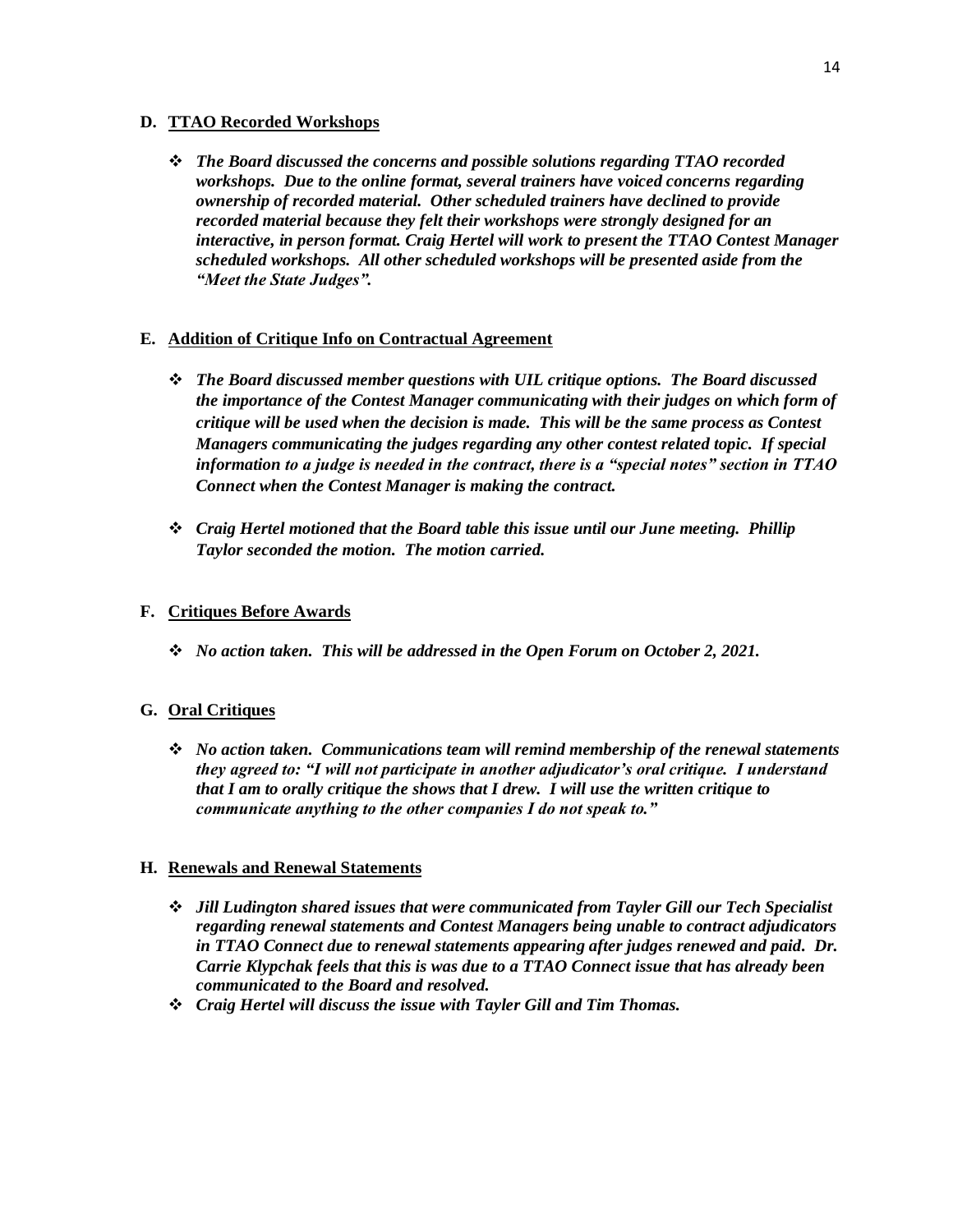### **I. Nominations**

❖ *Due to personal reasons, two nominees withdrew their names from the original June nomination list.* 

The slate of nominees are as follows:

#### **Board of Directors – Communications Director- Elect (2 year term/4 year total commitment)**

Carla Schumann Missey Head

#### **Board of Directors – Treasurer Elect/Historian (2 year term/4 year total commitment)**

Larry Carpenter Omar Leos

#### **Board of Directors – Director At-Large (2 year term) 2 Positions Open- Two with Highest Percentage of Votes Win**

Ezekiel Morgan Kelsey Kling Phillip Morgan

**Standards & Practices Committee - Region 2/Contest Manager (3 year term)** Cade Butler

Kelly Parker

#### **Standards & Practices Committee - Region 4/Contest Manager (3 year term)** Jacob Layton Megan Thompson Mike Doggett

### **Standards & Practices Committee - Region 2/ Adjudicator (3 year term)** Bill Doll Colin Wells

Jenae Yerger Glanton

### **Standards & Practices Committee - Region 4/ Adjudicator (3 year term)**

Joel Garza Mark Stringham Scott Schumann

#### **CORE Values Committee – Appointed Positions**

Chair- Rachel Harrah Region I- Zachery Kocorek-Gentry Region II-Amy Jordan Region III-Norma Thomas Region IV-Rosendo DeLeon At-Large-Kim Kao Hines At-Large- Aaron Brown